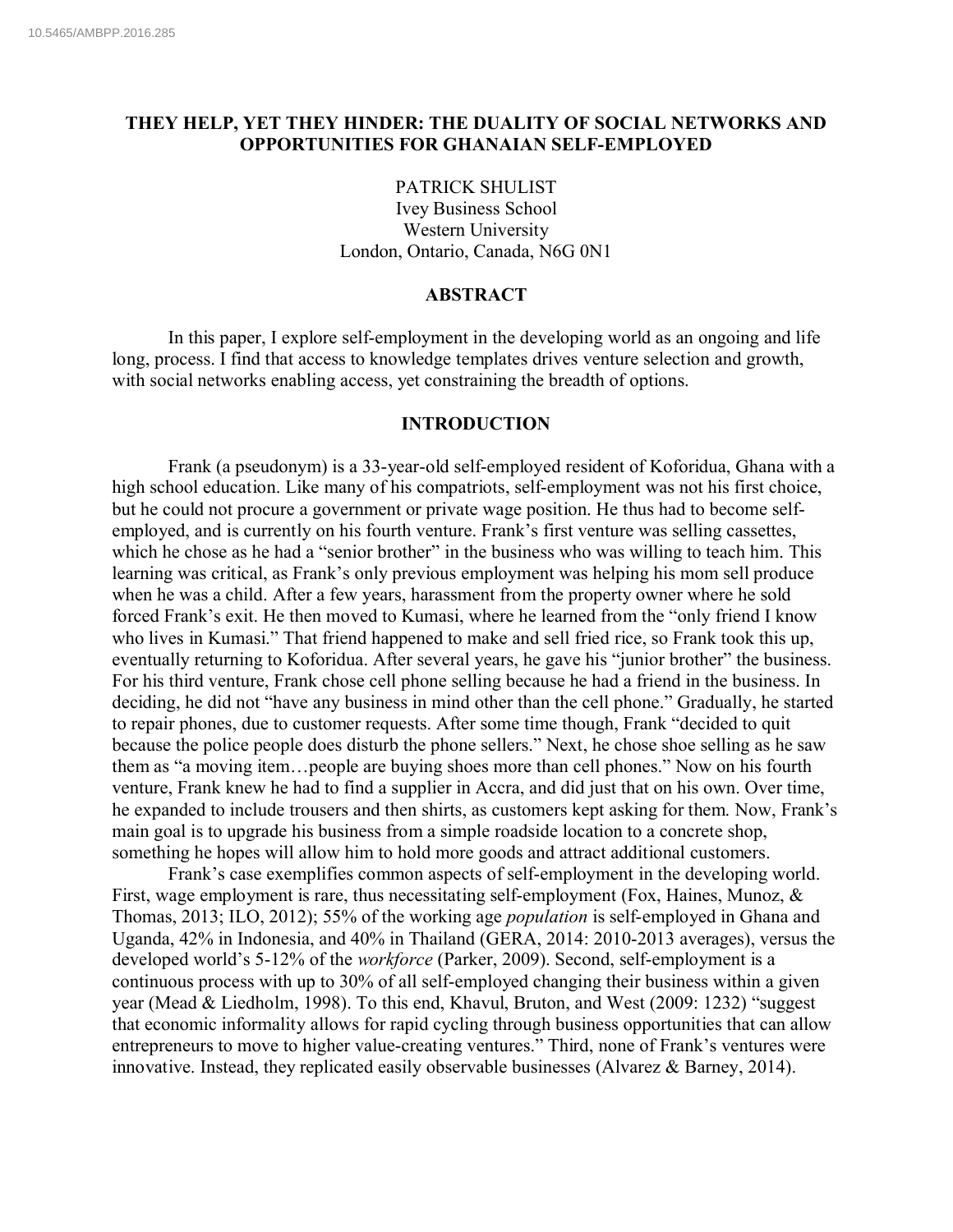Fourth, significant growth is uncommon. Indeed only 3% of ventures in the developing world grow to more than three employees (Nichter & Goldmark, 2009).

This nature of business presents a challenge to extant theory. For instance, much theory views entrepreneurship as an end-point, ignoring what comes next. Even when self-employment is studied as part of a career, it is interwoven with wage-employment (Burton, Sørensen,  $\&$ Dobrev, 2016). In this way, self-employment is pitted as an alternative to wage-employment (Kolvereid, 1996; Lévesque, Shepherd, & Douglas, 2002). However, in the developing world, well-paying formal wage jobs are rare, and informal ones pay poorly and have low status, thus generally making the only choice *which* business to start.

The notion of opportunity is also challenged. Literature focuses on "high-growth, highwealth-creation businesses in either established or new start-ups" which is not the developing world's norm (Bruton, Ketchen, & Ireland, 2013: 684). So while the concept of discovery, creation, and recognition opportunities (Sarasvathy, Dew, Velamuri, & Venkataraman, 2010) is generative for studying innovation and wealth creation, this categorization has little applicability in Frank's world. Indeed, even though it is the globally dominant form of self-employment, Frank's type is given but a fourth category – that of replication opportunity (Alvarez & Barney, 2014). This belies the considerable diversity therein.

Also challenged are notions of growth. In the developed world, successful growth may involve employing several dozen or hundreds of new employees. However, in some developing countries, only 12% of ventures experience *any* employee growth, and larger firms are in fact more likely to contract than expand (Fajnzylber, Maloney, & Rojas, 2006). Yet, it is not as if the self-employed in the developing world start a venture and change nothing until they exit and start another. Frank's case exemplifies this, as do Khavul, Bruton, and Wood's (2009) qualitative cases. So, how *should* we consider growth in this context?

With this in mind, we ask two related research questions. First, *how do the careers of the developing-world's self-employed unfold over time?* In asking this, we view venture selection, growth, and exit decisions as temporally interconnected. Second, *how are career decisions guided?* We expect limited human and financial capital, as well as underdeveloped formal institutions to play a significant constraining role. Further, given the general nature of mutualdependence in resource scarce environments, we expect social capital to be heavily involved, due to there being nothing else to draw on (Narayan & Petesch, 2002).

#### **METHODS**

Three criteria guided theoretical sampling: I selected informants who had started different numbers of businesses; I ensured variance in ages and education levels; and I sampled skillbased and commerce-based businesses, e.g. tailoring vs. running a provision shop.

Across five waves of data collection in Nov-Dec 2013, Apr-May 2014, Nov-Dec 2014, and Jun-Aug 2015, and Jan-Mar 2016, I collected detailed histories of 31 informants. In total, I conducted 175 interviews with these individuals, supplemented by 86 hours observing their business, and a further 146 hours of general observation. In interviews, I captured data on overall careers, including family business experience, wage employment, apprenticeships, ventures started, growth in these ventures, and exit. I also inquired on the reasons underlying this choice. Finally, I developed network diagrams of everyone involved in the business of 19 informants.

The first analytical step was to organize timelines of informants' employment histories, including information on underlying rationale, financing, the role of social connections, and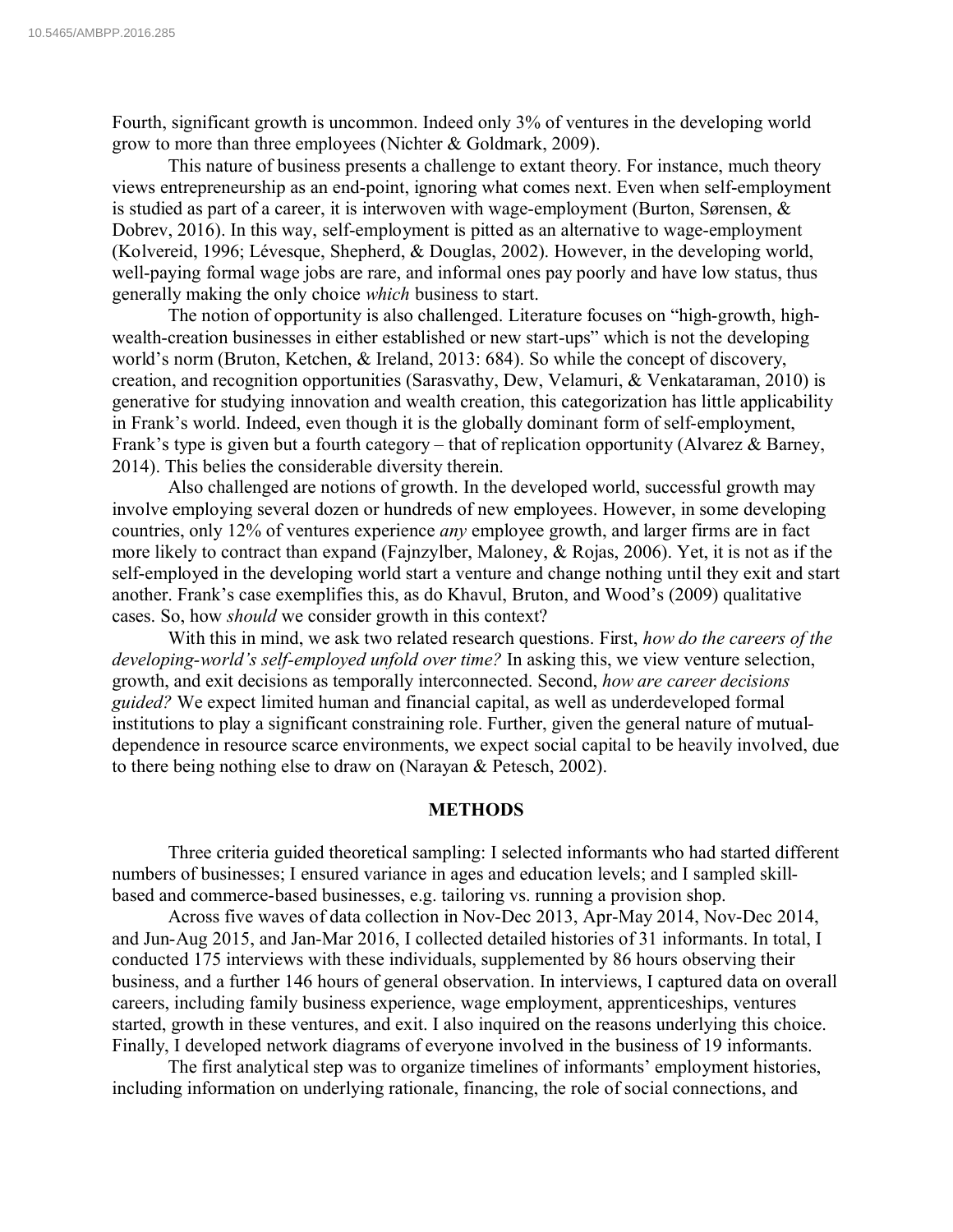reasons for exit. I then used the research question to focus analysis, and open-coded a diverse selection of data to isolate preliminary categories regarding what drove decisions. I then iterated through the data set to draw out these categories, and group them into higher order themes, and later into aggregate dimensions. I settled on five aggregate dimensions: templated exploitation of opportunity, social networks as constraining, social networks as enabling, current business as constraining, and current business as enabling. I then Undertook an axial coding exercise to see how the themes and dimensions worked together to create the generalized outcomes in the data.

## **SELF-EMPLOYMENT AND CAREER**

Our 31 informants were generally representative of the self-employed in Koforidua; e.g., we did not seek to build a sample of the most entrepreneurially active. Their mean age was 37 years, and on average, they were running their third venture. However, the most active, Fiddausi, has started nine, though this was not of her own accord as she consistently encountered hardship. Eighteen had previously worked for a family member, while 11 had had a non-family wage job, though only two were well paying government jobs. Furthermore, the majority of them had had at least some element of growth in one of their ventures, and they all currently had some form of growth aspiration. Seven of them were currently running multiple ventures. In total, across the 41 ventures these 31 informants ran, they had 18 full-time employees and 14 casual ones.

#### **Starting a Business**

Most pressing to my informants was the need to acquire knowledge to start a business. Though money was a constraint, it was constraining in that it limited the *size* of the start-up, and not what business could be pursued. My informants focused on the manifest elements of the business, e.g. those that are easily communicable and understandable. This is opposed to approaching business from a "principled" manner of understanding the fundamentals. In line with this, some informants initially mimicked the businesses their parents had run, though none were still running such a business. When starting an unfamiliar business, they sought to learn the standard prices, products, and suppliers for a given business, and sometimes the "normal" location for a business. Mansur explains how, after choosing to run a clothing business, he learned the proper products: "I started going to get some goods with my main friend and he also told me the kind of material or the kind of clothes I should have that people want." He also learned from a friend who the appropriate suppliers were, "the first time I went to Accra to get some clothes I saw Izu…I asked him of where I can get the best clothes with a good price. He showed me the place that I got very nice clothes with a very good price." Without such knowledge, my informants consistently and repeatedly said they could not start that business.

#### **Modes of growth**

*Organically Expanding Product/Service Offering.* Most commonly, my informants added products and services to their current offerings. These were generally – though not always – related to the current offerings. For instance, Bobo added water sales at his Barber Shop, while Abba wants to add prepaid electricity credit to his cell phone airtime business.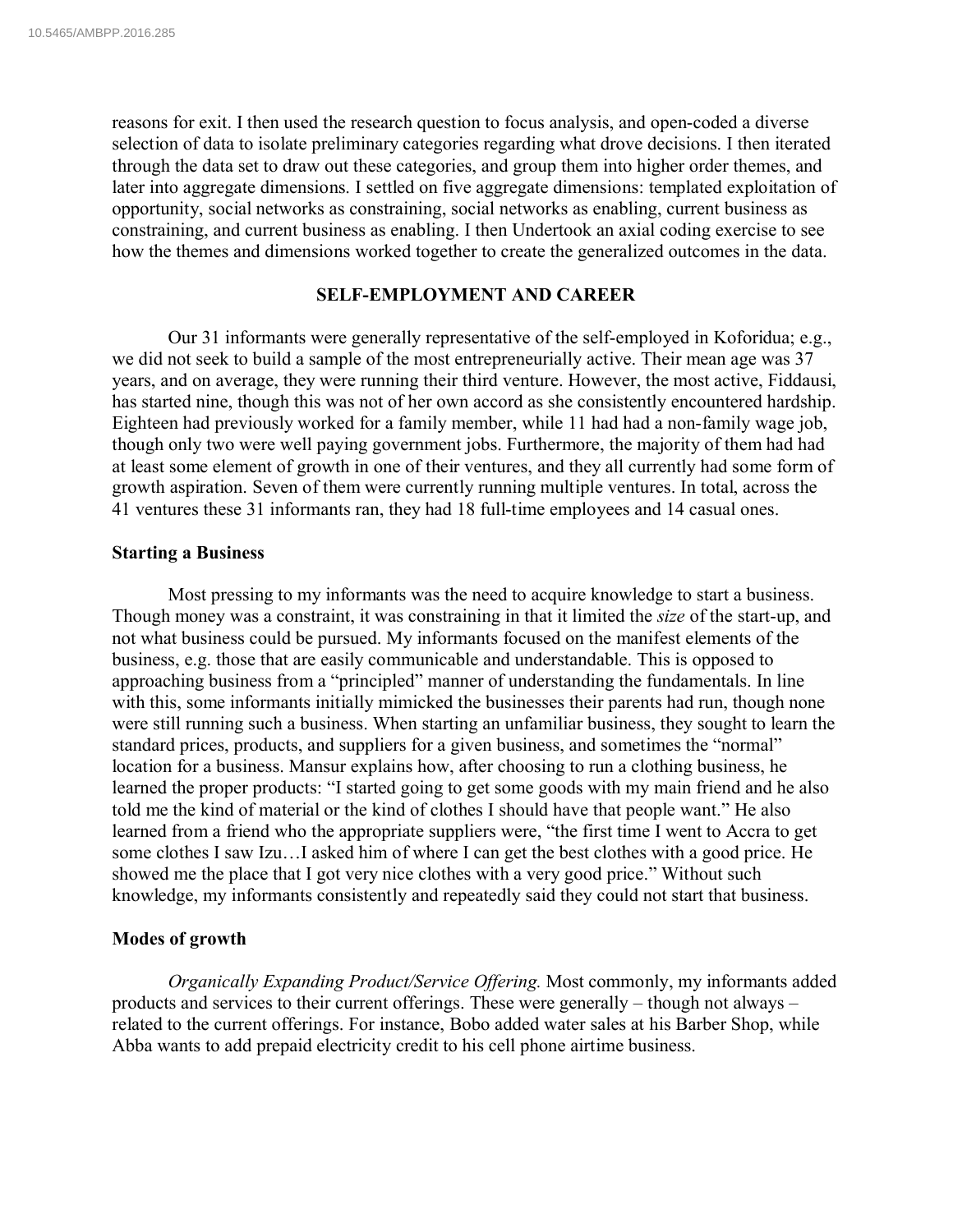*Upgrading Business Type.* There is a natural hierarchy in the way a business is developed. The same template – products, prices, suppliers – that can be exploit by selling from a roadside stand can be upgraded to a wood-framed semi-permanent stall, a modified shipping container, or even into a permanent concrete shop. For instance, Sahadatu started selling for her current business "by just buy one tin of milk, only one, and sell, if I sell and then I have it with some money that I have and get back to market and get to a different tin to sell it."

*Pursuing an Additional Template.* Perhaps the most common aspiration amongst my informants is to add another business, even to the extent that Salim who sells clothing, want to go into chicken farming as well. Samaila wants to either buy a taxi-car or start selling rice.

*Additional Location.* Several informants – Kwakú, Peter, Kwasí, and Kontar – have copied their business to another location. The overall ability to do this is constrained by the trouble of finding a trustworthy employee, which is often very difficult.

*Pursuing Scale.* Only a handful of my informants truly scaled their business to improve efficiency. Jojo employs eight people at her bakery; Osei and his six employees efficiently repurpose old computers bought from overseas; Adjo has eight employees at her bicycle repair shop, who tend to specialize in certain functions; and Mǎnu continues to add employees to his tailoring business in order to start going into "mass production" through specialization. Outside of these informants, few express any interest in pursuing scale.

*Entering Wholesale*. This builds on current knowledge of customer preferences, and the thought that wholesale is more profitable. However, such growth is generally aspirational, as many informants mentioned it, but few actually did it.

#### **Reasons for Exit**

*Issues with Business Location.* Many informants had to exit otherwise prosperous businesses when they lost access to land or a building. This was actually the most commonly cited reason. For instance, Fiddausi exited two consecutive businesses when the property owner kicked her out.

*Financial Challenges and Lack of Profitability.* Informants commonly expressed they were simply not making enough money, or could not muster the capital to continue operations. For instance, Yusuf exited the radiator sales business as he said it was tying up too much of his capital and he was not making enough money. He went on to sell automobile spare parts.

*Life Circumstances.* Especially common amongst female self-employed, our informants had to exit a business due to life events such as a move associated with marriage. Umma in particular had to exit her initial provision shop business when she was married and moved to Togo. She then started importing goods from Togo to Ghana, but had to exit this business when she was divorced and moved back to Ghana, where she again took up running a provision shop.

*Competition and Downturns in Demand*. Only two informant expressed leaving a business because of competition. For instance, Umma left the electrical supply business when too many others entered and drove down prices. Somewhat more common, general demand decreases also forced exits, such as Yaw from the cassette business.

## **Overall Patterning**

Importantly, after first becoming self-employed, none of my informants went back into wage employment unless they managed to procure a government job, highlighting the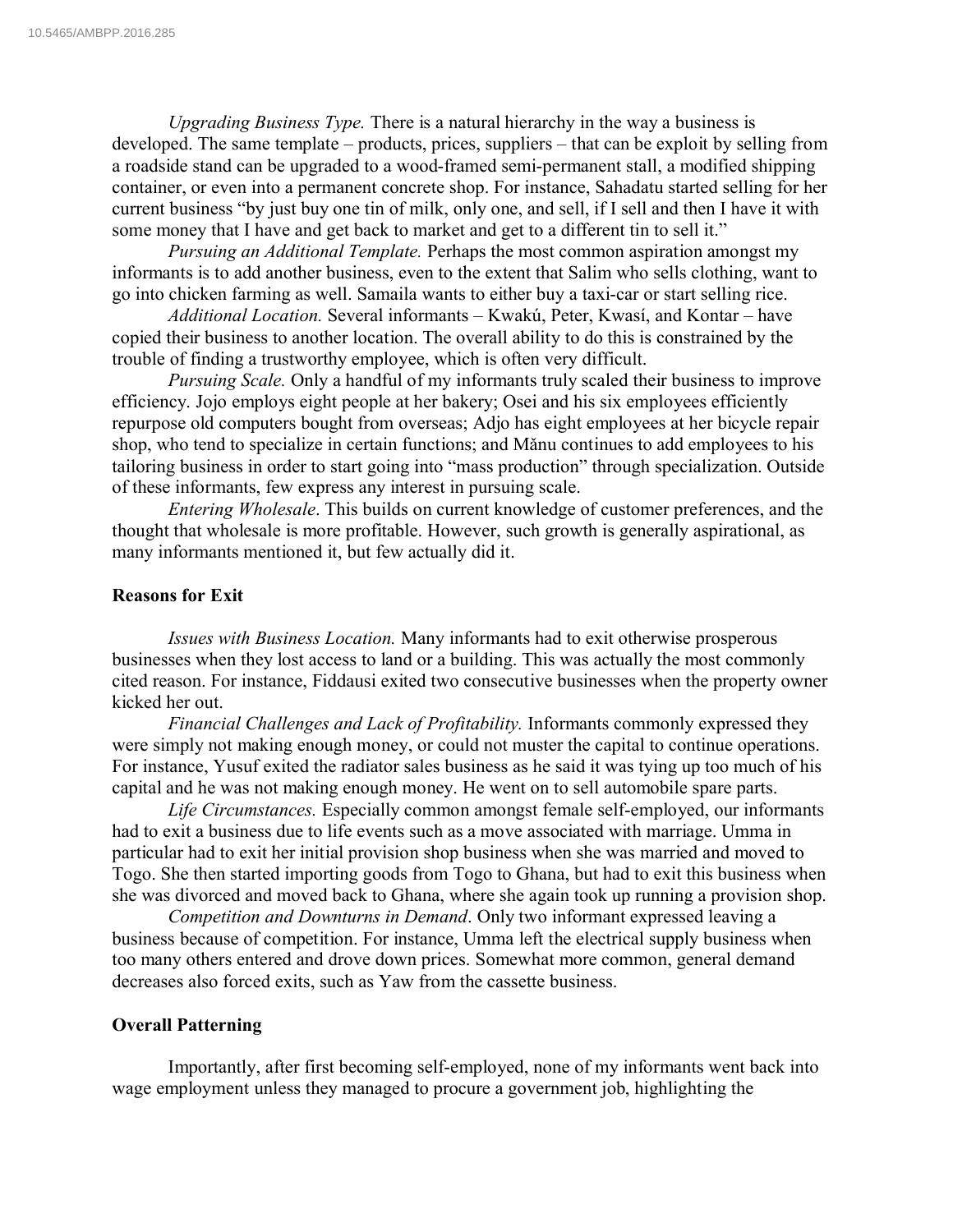aspirational nature of self-employment. Often though, the ventures they chose to run were *provisional*. As Samaila explained, one may have no strong interest in a clothing boutique, but given that one has a friend "who knows that business very well," starting it becomes natural due to information access. This lies in contrast with an *intentional* approach where informants sought out apprenticeships to enter a skilled trade, or cycled between different provisional businesses in order to build up the capital and skills needed for their intended choice.

While running the venture, informants consistently tried to grow their businesses, as they saw this as the best way to provide for their families. However, financial challenges were a consistent obstacle, many of which had nothing to do with the venture. Illness, the expense of getting married, and having to pay an additional child's school fees all took money away from the venture, even if it was being run effectively. This ultimately moderated the type of growth they could pursue and forced them to take an incremental approach.

When forced to exit a venture, informants quickly had to find a new business to run. Lacking any type of social security net, they had to do this to provide for their families and to subsist. This essentially put them right back at the start of the process.

Overall then, informants cycled between venture selection, growth, and exit, with exit leading back to selection. Importantly though, some informants were able to produce long-term stable ventures, especially those involving skilled trades.

## **SOCIAL INFLUENCES ON CAREER DECISIONS**

### **Social Influences on Venture Selection**

Given a lack of education and work experience, informants turned to social networks for knowledge, and were therefore *enabled* by these networks. They actually relied on acquiring complete knowledge templates, rather than getting information from diverse sources and assimilating it. Thus, knowledge for the opportunity they ultimately settled on often came from one person, with whom they had to have a close relationship. In the absence of a close relationship, payment was expected, and even then, the quality of information would be dubious. This resulted in informants being fundamentally *constrained* in the breadth of potential opportunities they could pursue. They could only choose a template that a member of their close circle of connections knew of. Such a circle was generally 4-6 people.

#### **Social Influences on Growth**

The originally selected business *enables* additional knowledge acquisition, and social network expansion. The acquisition of more in depth knowledge enables related business growth, such as by opening an additional location or adding a related product line. Similarly, social networks expand to include stakeholders as well as others in the same business. These connections in turn *enabled* the pursuit of other related businesses, through again providing knowledge. Similar to start-up though, these enabling elements also *constrained*. For instance, though the original business enabled the building of social networks around the venture's activities, it simultaneously inhibited the inclusion of "outsiders" pursuing unrelated businesses. These outsiders could have served as sources of *novel knowledge* unrelated to the minutia of the current business. This type of knowledge crossover is useful in locating novel/innovative business ideas. Finally, the social network – built now to largely include those directly related to